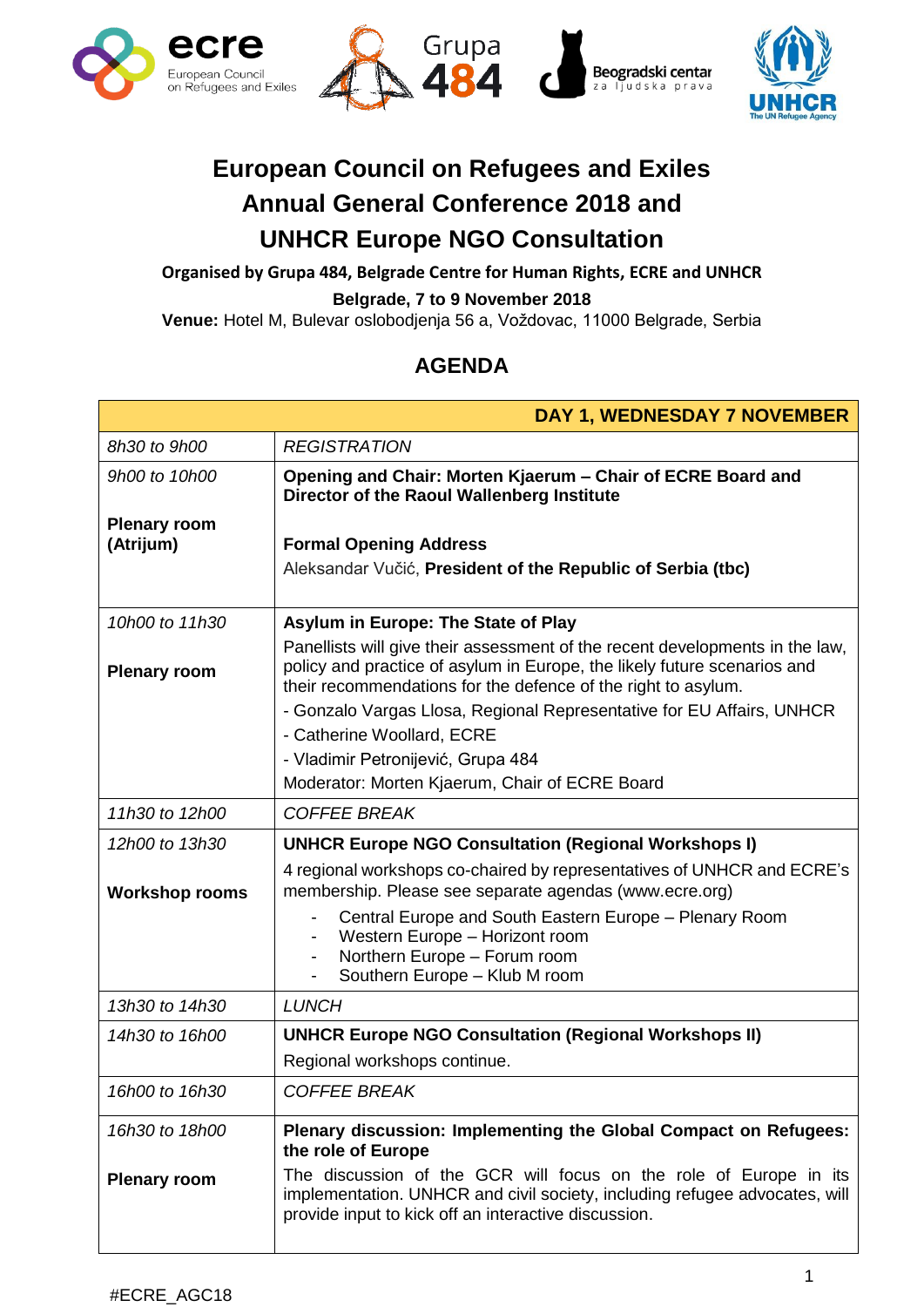





|                                   | - Annabelle Roig-Granjon, UNHCR Regional Representation for EU Affairs                                                                                                                                                                                       |                                     |                                |                                        |  |  |
|-----------------------------------|--------------------------------------------------------------------------------------------------------------------------------------------------------------------------------------------------------------------------------------------------------------|-------------------------------------|--------------------------------|----------------------------------------|--|--|
|                                   | - Najib Babakerkhail, French Refugee Council                                                                                                                                                                                                                 |                                     |                                |                                        |  |  |
|                                   | - Josephine Liebl, ECRE                                                                                                                                                                                                                                      |                                     |                                |                                        |  |  |
|                                   | Moderator: Jasper Kuipers, Dutch Refugee Council                                                                                                                                                                                                             |                                     |                                |                                        |  |  |
| 18h00 - 19h00                     | Welcome drink at the hotel                                                                                                                                                                                                                                   |                                     |                                |                                        |  |  |
| $19h00 -$ onwards                 | Free evening - No organised dinner. Please see logistical information for<br>list of nearby restaurants and instructions for reaching the centre.                                                                                                            |                                     |                                |                                        |  |  |
| <b>DAY 2, THURSDAY 8 NOVEMBER</b> |                                                                                                                                                                                                                                                              |                                     |                                |                                        |  |  |
| 9h30 to 11h00                     | Panel debate: Asylum in the Western Balkans: findings, experience and                                                                                                                                                                                        |                                     |                                |                                        |  |  |
|                                   | proposals for change                                                                                                                                                                                                                                         |                                     |                                |                                        |  |  |
| <b>Plenary room</b>               | Debate with asylum-seekers and beneficiaries of international protection in                                                                                                                                                                                  |                                     |                                |                                        |  |  |
|                                   | the region, CSOs and UNHCR, including presentation of the findings of the<br>Balkans Refugee Council study on asylum                                                                                                                                         |                                     |                                |                                        |  |  |
|                                   | - Jafar Fatahian from Iran, refugee in Serbia                                                                                                                                                                                                                |                                     |                                |                                        |  |  |
|                                   | - Jawad Nagham, from Iraq, asylum seeker in Serbia                                                                                                                                                                                                           |                                     |                                |                                        |  |  |
|                                   | - Zoran Dragovski, MYLA (Macedonian Young Lawyers Association) and<br><b>Balkans Refugee Council</b>                                                                                                                                                         |                                     |                                |                                        |  |  |
|                                   | Moderator: Sonja Tošković, Belgrade Center for Human Rights and ECRE<br><b>Board</b>                                                                                                                                                                         |                                     |                                |                                        |  |  |
| 11h00 to 11h30                    | <b>COFFEE BREAK</b>                                                                                                                                                                                                                                          |                                     |                                |                                        |  |  |
| 11h30 to 13h30                    | Workshops: Interactive workshops will bring together experts on the<br>topics to share ideas                                                                                                                                                                 |                                     |                                |                                        |  |  |
| <b>Workshop rooms</b>             | Each workshop will include interactive discussion on the topic with ECRE<br>members, ECRE Secretariat and others sharing their views, along with<br>presentation of ECRE's strategy and activities on the issue in question.<br>Please see separate agendas. |                                     |                                |                                        |  |  |
|                                   | Workshop 1:                                                                                                                                                                                                                                                  | <b>Workshop 2:</b>                  | <b>Workshop 3:</b>             | <b>Workshop 4:</b>                     |  |  |
|                                   | <b>EU Funding for</b>                                                                                                                                                                                                                                        | <b>Return: current</b>              | <b>European</b>                | Refugee rights in                      |  |  |
|                                   | <b>Refugee Rights</b>                                                                                                                                                                                                                                        | policy and<br>practice              | <b>Parliament</b><br>elections | <b>Serbia</b>                          |  |  |
|                                   | Input into ECRE<br>and UNHCR study                                                                                                                                                                                                                           | - Facilitator: Neil                 | Update on                      | Projects and<br>examples of work       |  |  |
|                                   |                                                                                                                                                                                                                                                              |                                     | the EP                         | in Serbia                              |  |  |
|                                   | - Facilitators:                                                                                                                                                                                                                                              | Falzon, aditus                      | elections and                  | - Facilitator: Sonja                   |  |  |
|                                   | Daphne Bouteillet-                                                                                                                                                                                                                                           | foundation and<br><b>ECRE Board</b> | ECRE's<br>campaign.            | Tošković, Belgrade<br>Center for Human |  |  |
|                                   | Paquet, ECRE                                                                                                                                                                                                                                                 | - Horizont room                     | - Led by                       | <b>Rights and ECRE</b>                 |  |  |
|                                   | Annabelle Roig-<br>Granjon, UNHCR                                                                                                                                                                                                                            |                                     | <b>ECRE</b>                    | <b>Board</b>                           |  |  |
|                                   | - Plenary room                                                                                                                                                                                                                                               |                                     | - Forum room                   | - Klub Room                            |  |  |
| 13h00 to 14h00                    | <b>LUNCH</b>                                                                                                                                                                                                                                                 |                                     |                                |                                        |  |  |